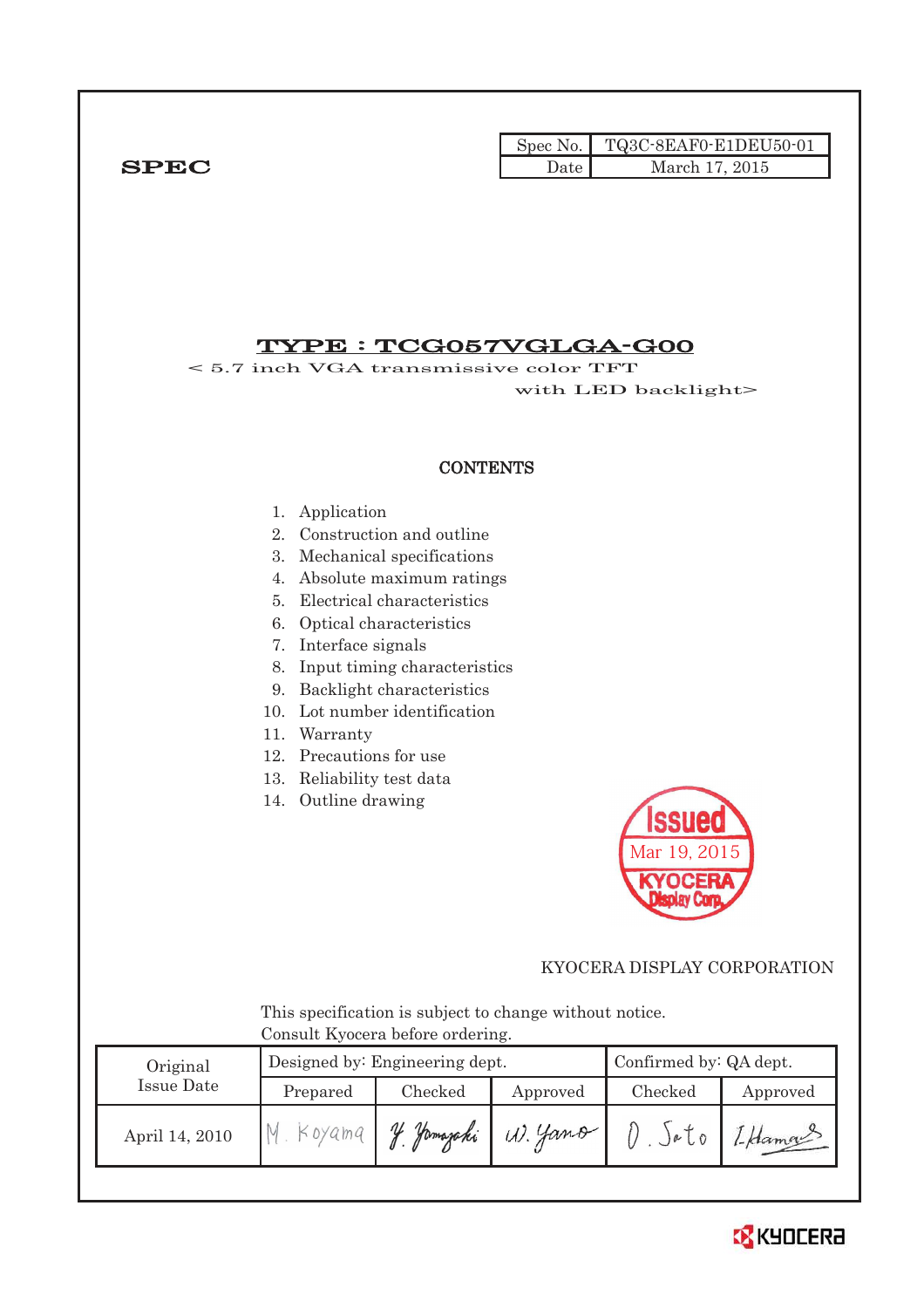| Spec No.              | Part No.        | Page |
|-----------------------|-----------------|------|
| TQ3C-8EAF0-E1DEU50-01 | TCG057VGLGA-G00 |      |

# Warning

- 1. This Kyocera LCD module has been specifically designed for use only in electronic devices and industrial machines in the area of audio control, office automation, industrial control, home appliances, etc. The module should not be used in applications where the highest level of safety and reliability are required and module failure or malfunction of such module results in physical harm or loss of life, as well as enormous damage or loss. Such fields of applications include, without limitation, medical, aerospace, communications infrastructure, atomic energy control. Kyocera expressly disclaims any and all liability resulting in any way to the use of the module in such applications.
- 2. Customer agrees to indemnify, defend and hold Kyocera harmless from and against any and all actions, claims, damages, liabilities, awards, costs, and expenses, including legal expenses, resulting from or arising out of Customer's use, or sale for use, or Kyocera modules in applications.

# Caution

1. Kyocera shall have the right, which Customer hereby acknowledges, to immediately scrap or destroy tooling for Kyocera modules for which no Purchase Orders have been received from the Customer in a two-year period.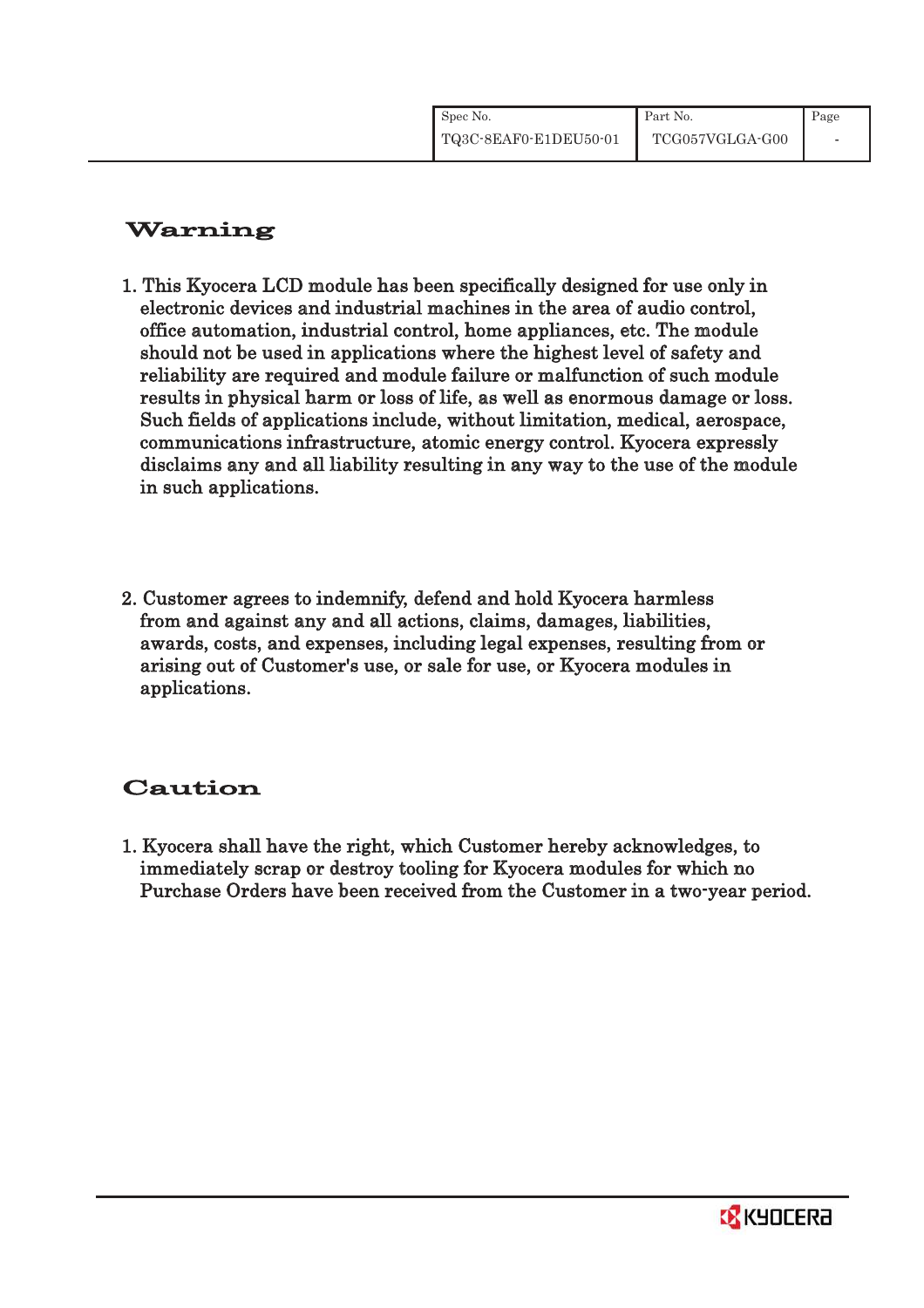|         |                |                |                                                         | Spec No.                                   | TQ3C-8EAF0-E1DEU50-01                                         |  | Part No.                | TCG057VGLGA-G00 | Page |
|---------|----------------|----------------|---------------------------------------------------------|--------------------------------------------|---------------------------------------------------------------|--|-------------------------|-----------------|------|
|         |                |                |                                                         |                                            | Revision record                                               |  |                         |                 |      |
|         |                |                |                                                         | Designed by: Engineering dept.             |                                                               |  | Confirmed by : QA dept. |                 |      |
|         | Date           | Prepared       |                                                         | Checked                                    | Approved                                                      |  | Checked                 | Approved        |      |
|         | March 17, 2015 |                | I Hamas<br>M. Koyama Y. Jamazaki W. Yamo<br>$D.$ $Sato$ |                                            |                                                               |  |                         |                 |      |
| Rev.No. | Date           | Page           |                                                         |                                            | Descriptions                                                  |  |                         |                 |      |
| 01      | Mar 17, 2015   |                |                                                         | Change CORPORATION                         |                                                               |  |                         |                 |      |
|         |                | $\mathbf{1}$   |                                                         | 3. Mechanical specifications               |                                                               |  |                         |                 |      |
|         |                |                |                                                         | $\sim$ change Mass (TRD) $\rightarrow$ 145 |                                                               |  |                         |                 |      |
|         |                | $\sqrt{3}$     |                                                         | 5. Electrical characteristics              |                                                               |  |                         |                 |      |
|         |                |                |                                                         |                                            | ~change Current consumption (TRD) $\rightarrow$ 195           |  |                         |                 |      |
|         |                | $\overline{4}$ |                                                         | 6. Optical characteristics                 |                                                               |  |                         |                 |      |
|         |                | 9              |                                                         | 9. Backlight characteristics               | ~change Brightness (TRD) $\rightarrow$ 280                    |  |                         |                 |      |
|         |                |                |                                                         |                                            | ~ change Operating life time $(70,000) \rightarrow 100,000$ h |  |                         |                 |      |
|         |                | 12             |                                                         | 13. Reliability test data                  |                                                               |  |                         |                 |      |
|         |                |                |                                                         |                                            | ~change Judgement (TRD) →No defect                            |  |                         |                 |      |
|         |                |                |                                                         |                                            |                                                               |  |                         |                 |      |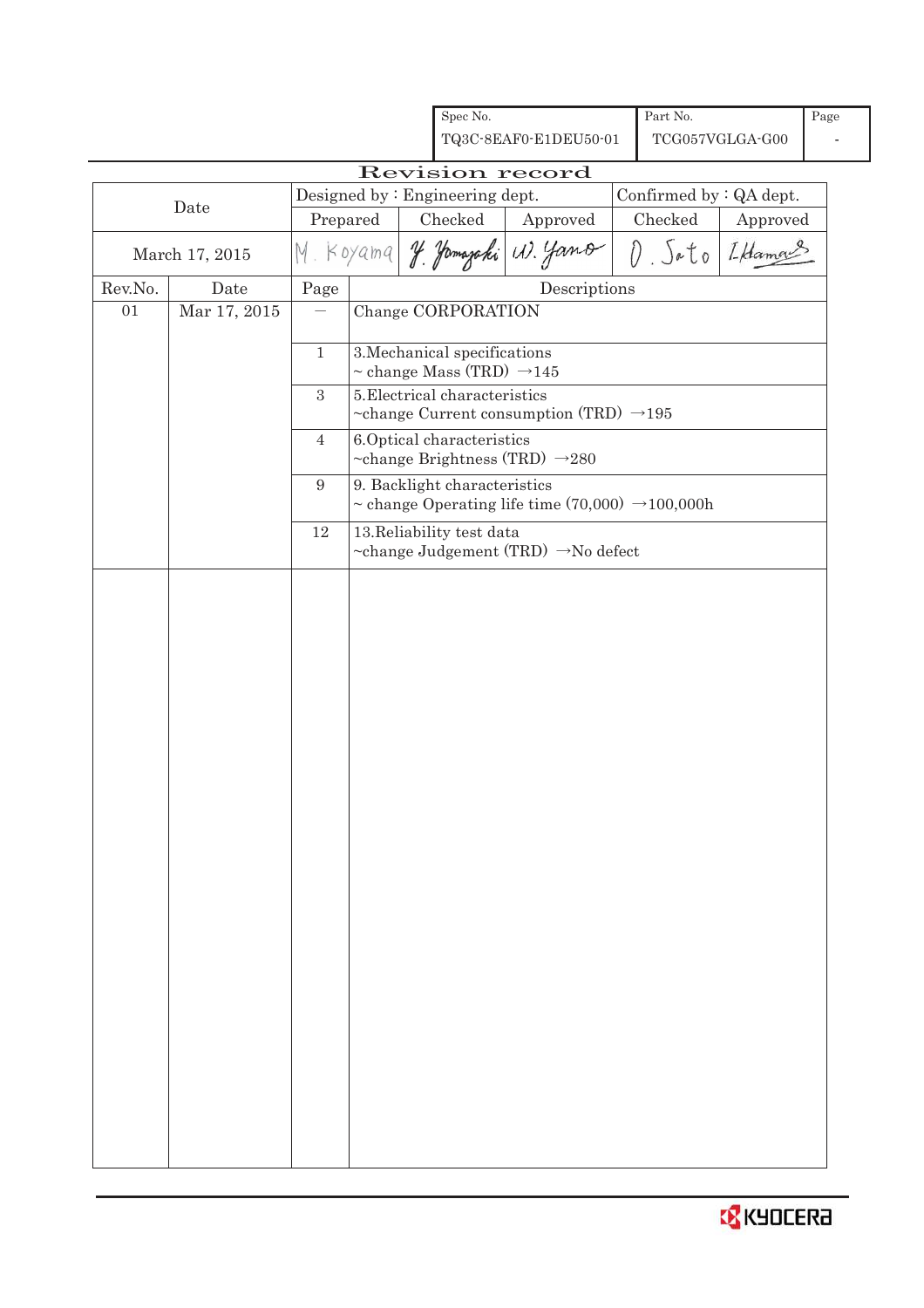## 1. Application

This document defines the specification of TCG057VGLGA-G00. (RoHS Compliant)

### 2. Construction and outline

| LCD.               | : Transmissive color dot matrix type TFT             |
|--------------------|------------------------------------------------------|
| Backlight system   | : LED                                                |
| Polarizer          | $\therefore$ Glare treatment                         |
| Additional circuit | : Timing controller, Power supply $(3.3V$ input)     |
|                    | (without constant current circuit for LED Backlight) |

### 3. Mechanical specifications

| <b>Item</b>               | Specification                                          | Unit |
|---------------------------|--------------------------------------------------------|------|
| Outline dimensions<br>-1) | $134.5(W)\times 103.4(H)\times 8(D)$                   | mm   |
| Active area               | $115.2(W)\times86.4(H)$<br>(14.4cm/5.7 inch(Diagonal)) | mm   |
| Dot format                | $640 \times (B,G,R)(W) \times 480(H)$                  | dot  |
| Dot pitch                 | $0.06(W)\times0.18(H)$                                 | mm   |
| 2)<br>Base color          | Normally White                                         |      |
| <b>Mass</b>               | 145                                                    | g    |

1) Projection not included. Please refer to outline for details.

2) Due to the characteristics of the LCD material, the color varies with environmental temperature.

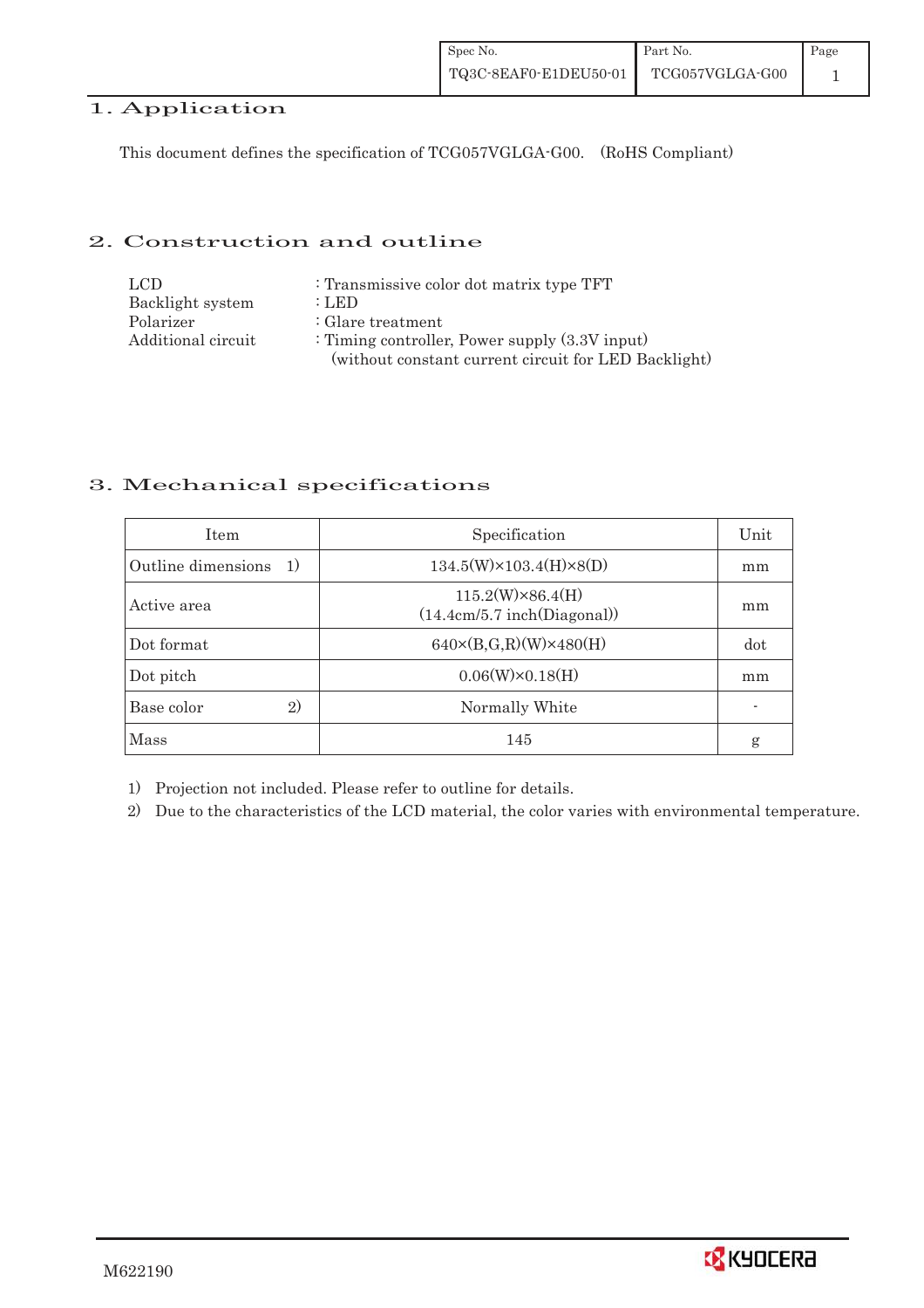### 4. Absolute maximum ratings

4-1. Electrical absolute maximum ratings

| Item                 |    | Symbol       | Min.                     | Max. | Unit |
|----------------------|----|--------------|--------------------------|------|------|
| Supply voltage       |    | $\rm V_{DD}$ |                          |      |      |
| Input signal voltage |    | $\rm V_{IN}$ | $-0.3$                   | 6.0  |      |
| LED forward current  | 2. | TЕ           | $\overline{\phantom{a}}$ | 100  | m A  |

- 1) Input signal : CK,  $R0 \sim R5$ ,  $G0 \sim G5$ ,  $B0 \sim B5$ , Hsync, Vsync, ENAB, R/L, U/D
- 2) For each "AN-CA"
- 3) Do not apply reversed voltage.

### 4-2. Environmental absolute maximum ratings

| Item                  |    | Symbol                   | Min.  | Max. | Unit      |
|-----------------------|----|--------------------------|-------|------|-----------|
| Operating temperature | 1) | $\Gamma_{OP}$            | $-20$ | 70   | $\circ$ C |
| Storage temperature   | 2) | <b>T</b> <sub>STO</sub>  | $-30$ | 80   | $\circ$ C |
| Operating humidity    | 3) | Hop                      | 10    | 4.   | %RH       |
| Storage humidity      | 3) | $_{\mathrm{HSTO}}$       | 10    | 4)   | %RH       |
| Vibration             |    | $\overline{\phantom{0}}$ | 5)    | 5)   |           |
| Shock                 |    |                          | 6)    | 6.   |           |

- 1) Operating temperature means a temperature which operation shall be guaranteed. Since display performance is evaluated at 25°C, another temperature range should be confirmed.
- 2) Temp. =  $-30^{\circ}$ C $<$ 48h, Temp. =  $80^{\circ}$ C $<$ 168h

 Store LCD at normal temperature/humidity. Keep them free from vibration and shock. An LCD that is kept at a low or a high temperature for a long time can be defective due to other conditions, even if the low or high temperature satisfies the standard. (Please refer to "Precautions for Use" for details.)

- 3) Non-condensing
- 4) Temp. $\leq 40^{\circ}$ C, 85%RH Max.
	- Temp. $>40^{\circ}$ C, Absolute humidity shall be less than 85%RH at 40 $^{\circ}$ C.

5)

| Frequency       | $10\sim 55$ Hz    | Acceleration value         |
|-----------------|-------------------|----------------------------|
| Vibration width | $0.15$ m m        | $(0.3{\sim}9~{\rm m/s^2})$ |
| Interval        | $10 - 55 - 10$ Hz | 1 minutes                  |

 2 hours in each direction X, Y, Z (6 hours total) EIAJ ED-2531

6) Acceleration: 490 m/s2, Pulse width: 11 ms 3 times in each direction:  $\pm X$ ,  $\pm Y$ ,  $\pm Z$ EIAJ ED-2531

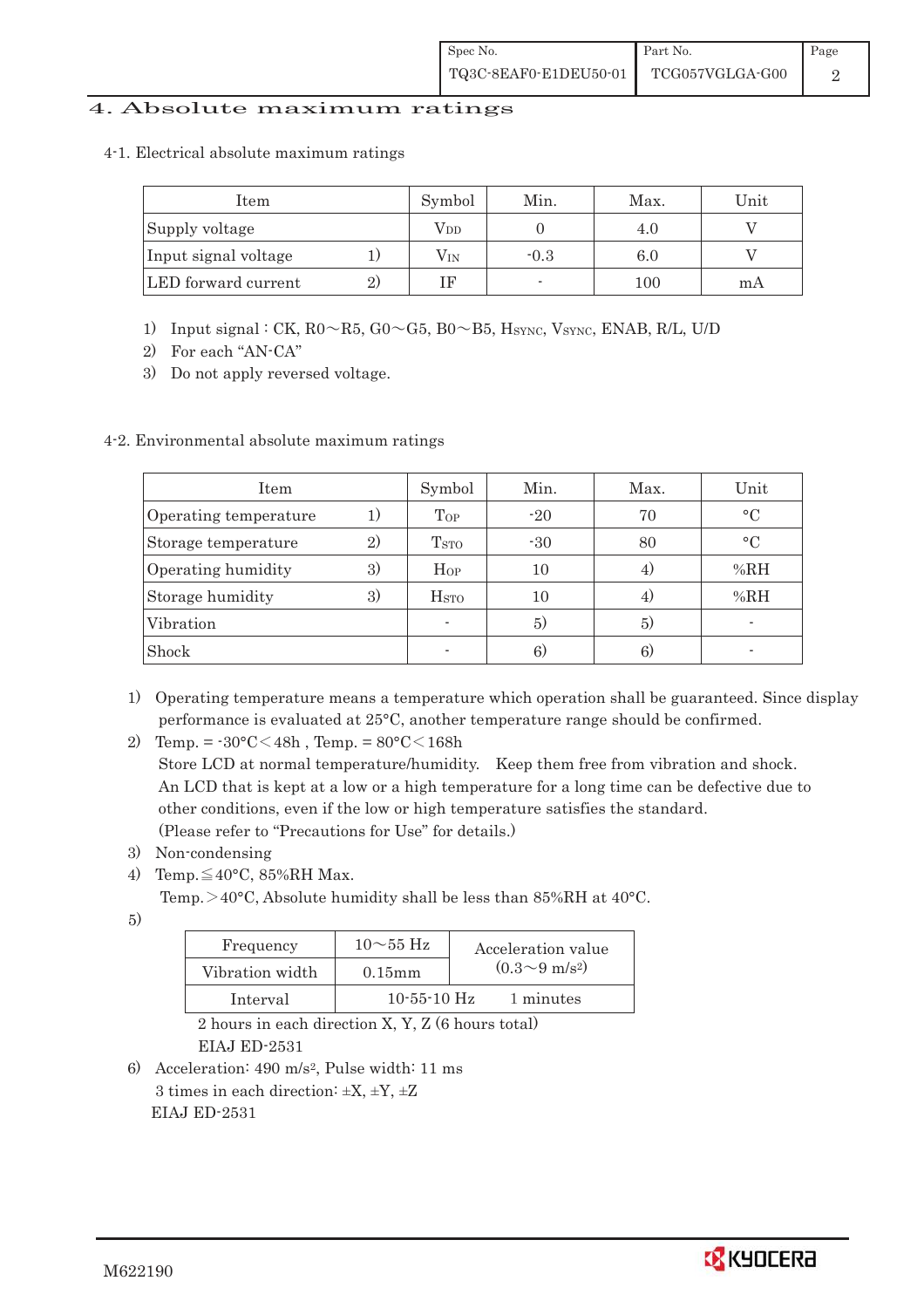| Spec No.              | Part No.        | Page |
|-----------------------|-----------------|------|
| TQ3C-8EAF0-E1DEU50-01 | TCG057VGLGA-G00 |      |

### 5. Electrical characteristics

|                                 |                 |                |                    |      | Temp. = $-20 \sim 70$ °C |                |
|---------------------------------|-----------------|----------------|--------------------|------|--------------------------|----------------|
| Item                            | Symbol          | Condition      | Min.               | Typ. | Max.                     | Unit           |
| Supply voltage<br>1)            | $V_{DD}$        | $\blacksquare$ | 3.0                | 3.3  | 3.6                      | $\overline{V}$ |
| Current consumption             | $_{\rm{LDD}}$   | 2)             |                    | 150  | 195                      | mA             |
| Permissive input ripple voltage | $\rm V_{RP}$    | -              |                    |      | 100                      | $mVp-p$        |
|                                 | $\rm V_{II.}$   | "Low" level    | $\Omega$           |      | 0.3V <sub>DD</sub>       | V              |
| 3)<br>Input signal voltage      | V <sub>IH</sub> | "High" level   | 0.7V <sub>DD</sub> |      | $\rm V_{DD}$             | V              |

1) V<sub>DD</sub>-turn-on conditions



2) Display pattern:



3) Input signal : CK,  $R0 \sim R5$ ,  $G0 \sim G5$ ,  $B0 \sim B5$ ,  $H<sub>SYNC</sub>$ ,  $V<sub>SYNC</sub>$ ,  $ENAB$ ,  $R/L$ ,  $U/D$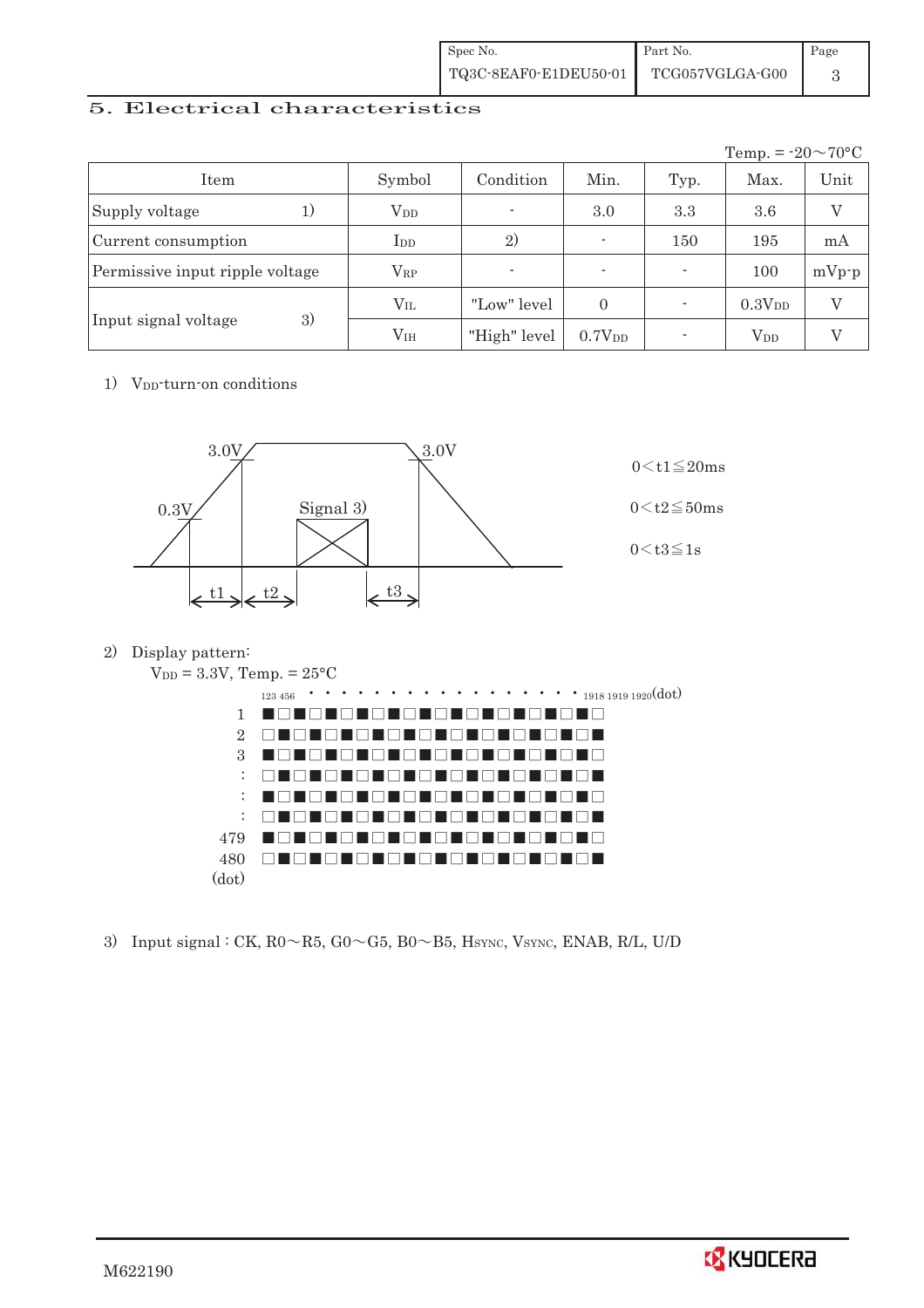| Spec No.              | Part No.        | Page |
|-----------------------|-----------------|------|
| TQ3C-8EAF0-E1DEU50-01 | TCG057VGLGA-G00 |      |

## 6. Optical characteristics

Measuring spot =  $\phi$  6.0mm, Temp. = 25°C

| Item                                  |       | Symbol         | Condition                   | Min.                     | Typ. | Max.                     | Unit                     |  |
|---------------------------------------|-------|----------------|-----------------------------|--------------------------|------|--------------------------|--------------------------|--|
| Response time                         | Rise  | $\tau_r$       | $\theta = \phi = 0^{\circ}$ | $\overline{\phantom{a}}$ | 10   | $\overline{\phantom{a}}$ | ms                       |  |
|                                       | Down  | $\tau$ d       | $\theta = \phi = 0^{\circ}$ | $\blacksquare$           | 25   | $\blacksquare$           | ms                       |  |
|                                       |       | $\theta$ upper |                             |                          | 80   |                          |                          |  |
| Viewing angle range<br>View direction |       | $\theta$ LOWER |                             |                          | 80   |                          | deg.                     |  |
| $: 12$ o'clock                        |       | $\phi$ LEFT    | $CR \ge 5$                  | $\overline{\phantom{a}}$ | 80   |                          |                          |  |
| (Gray inversion)                      |       | $\phi$ RIGHT   |                             | $\overline{\phantom{a}}$ | 80   | $\overline{\phantom{a}}$ | deg.                     |  |
| Contrast ratio                        |       | CR             | $\theta = \phi = 0^{\circ}$ | 300                      | 500  |                          | $\overline{\phantom{a}}$ |  |
| <b>Brightness</b>                     |       | L              | IF=60mA/Line                | 280                      | 400  |                          | cd/m <sup>2</sup>        |  |
|                                       | Red   | $\mathbf X$    | $\theta = \phi = 0^{\circ}$ | 0.56                     | 0.61 | 0.66                     |                          |  |
|                                       |       | y              |                             | 0.31                     | 0.36 | 0.41                     |                          |  |
|                                       |       | $\mathbf X$    | $\theta = \phi = 0^{\circ}$ | 0.30                     | 0.35 | 0.40                     |                          |  |
| Chromaticity                          | Green | У              |                             | 0.52                     | 0.57 | 0.62                     |                          |  |
| coordinates                           |       | $\mathbf X$    | $\theta = \phi = 0^{\circ}$ | 0.09                     | 0.14 | 0.19                     |                          |  |
|                                       | Blue  | y              |                             | $0.06\,$                 | 0.11 | 0.16                     |                          |  |
|                                       |       | $\mathbf X$    |                             | 0.28                     | 0.33 | 0.38                     |                          |  |
|                                       | White | $\mathbf y$    | $\theta = \phi = 0^{\circ}$ | 0.30                     | 0.35 | 0.40                     |                          |  |

6-1. Definition of contrast ratio

$$
CR(Contrast ratio) = \frac{Brightness with all pixels "White" }{Brightness with all pixels "Black" }
$$

#### 6-2. Definition of response time



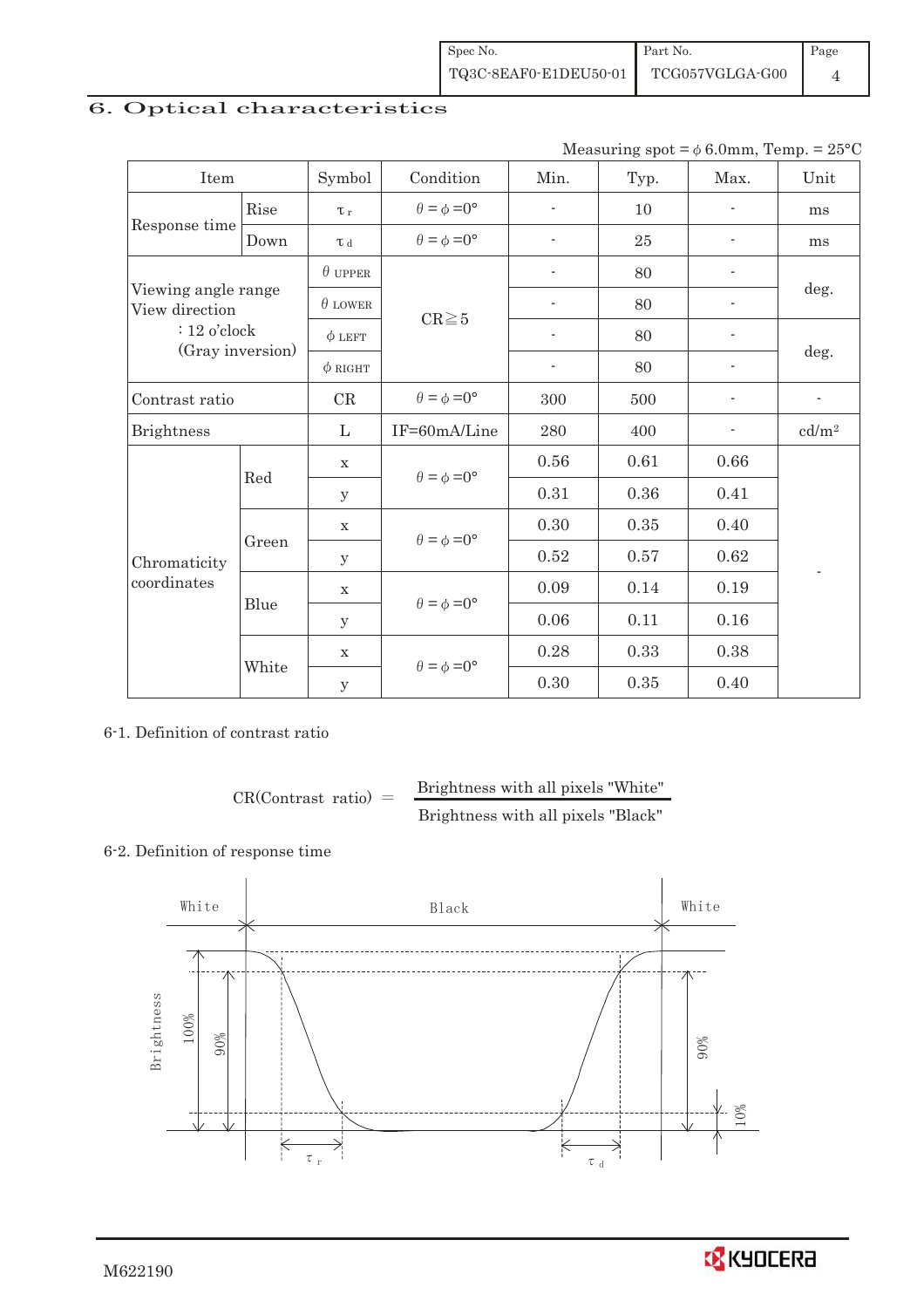

6-4. Brightness measuring points



- 1) Rating is defined on the average in the viewing area. (measured point  $1 \sim 5$ )
- 2) Measured 30 minutes after the LED is powered on. (Ambient temp. = 25°C)

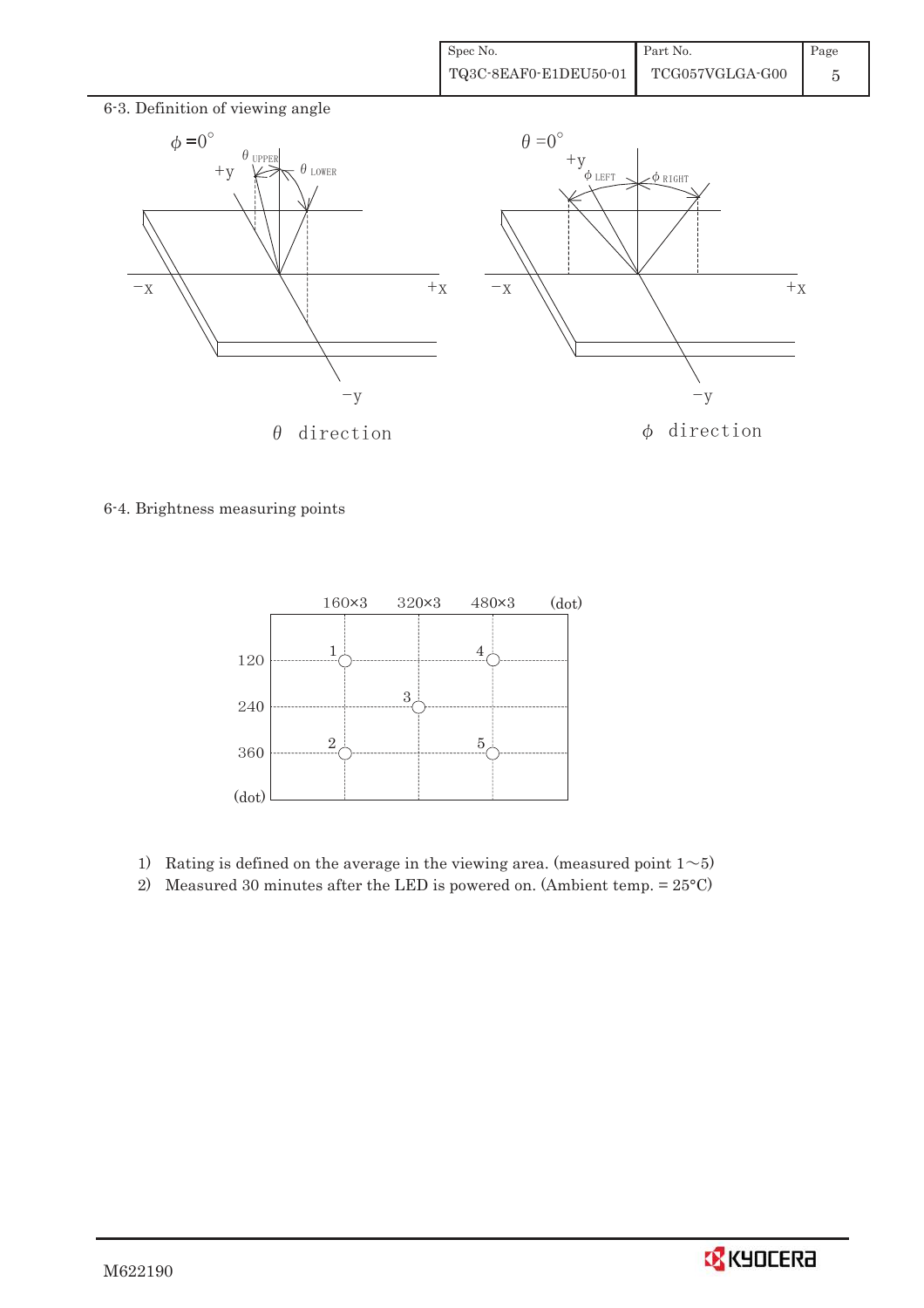| Spec No.              | Part No.        | Page |
|-----------------------|-----------------|------|
| TQ3C-8EAF0-E1DEU50-01 | TCG057VGLGA-G00 |      |

## 7. Interface signals

| No.            | Symbol                   | Description                                                 | I/O                      | <b>Note</b> |
|----------------|--------------------------|-------------------------------------------------------------|--------------------------|-------------|
| 1              | <b>GND</b>               | <b>GND</b>                                                  |                          |             |
| $\overline{2}$ | CK                       | Clock signal for sampling each data signal                  | $\mathbf I$              |             |
| $\sqrt{3}$     | <b>H</b> sync            | Horizontal synchronous signal (negative)                    | $\rm I$                  |             |
| $\overline{4}$ | <b>V</b> <sub>SYNC</sub> | Vertical synchronous signal (negative)                      | I                        |             |
| $\bar{5}$      | <b>GND</b>               | <b>GND</b>                                                  | $\overline{\phantom{a}}$ |             |
| $\overline{6}$ | R <sub>0</sub>           | RED data signal (LSB)                                       | I                        |             |
| $\overline{7}$ | R1                       | RED data signal                                             | I                        |             |
| 8              | R2                       | RED data signal                                             | $\bf I$                  |             |
| 9              | R3                       | RED data signal                                             | $\rm I$                  |             |
| 10             | $\mathbf{R}4$            | RED data signal                                             | $\bf I$                  |             |
| 11             | R5                       | RED data signal (MSB)                                       | $\bf I$                  |             |
| 12             | <b>GND</b>               | GND                                                         | $\overline{\phantom{a}}$ |             |
| 13             | G <sub>0</sub>           | GREEN data signal (LSB)                                     | I                        |             |
| 14             | G <sub>1</sub>           | GREEN data signal                                           | $\bf I$                  |             |
| 15             | G <sub>2</sub>           | GREEN data signal                                           | I                        |             |
| 16             | G <sub>3</sub>           | GREEN data signal                                           | $\mathbf I$              |             |
| 17             | G <sub>4</sub>           | GREEN data signal                                           | I                        |             |
| 18             | G5                       | GREEN data signal (MSB)                                     | I                        |             |
| 19             | <b>GND</b>               | <b>GND</b>                                                  |                          |             |
| 20             | B <sub>0</sub>           | BLUE data signal (LSB)                                      | I                        |             |
| 21             | B1                       | BLUE data signal                                            | I                        |             |
| 22             | B2                       | BLUE data signal                                            | $\bf I$                  |             |
| 23             | B <sub>3</sub>           | BLUE data signal                                            | $\rm I$                  |             |
| 24             | B4                       | BLUE data signal                                            | I                        |             |
| 25             | B5                       | BLUE data signal (MSB)                                      | $\rm I$                  |             |
| 26             | <b>GND</b>               | <b>GND</b>                                                  | $\overline{\phantom{a}}$ |             |
| 27             | <b>ENAB</b>              | Signal to settle the horizontal display position (positive) | I                        | 1)          |
| 28             | $V_{DD}$                 | 3.3V power supply                                           | $\mathbf{r}$             |             |
| 29             | $V_{DD}$                 | 3.3V power supply                                           | $\overline{\phantom{a}}$ |             |
| 30             | R/L                      | Horizontal display mode select signal                       | T                        | 2)          |
|                |                          | L: Normal, H: Left / Right reverse mode                     |                          |             |
| 31             | U/D                      | Vertical display mode select signal                         | T                        | 2)          |
|                |                          | H: Normal, L: Up / Down reverse mode                        |                          |             |
| 32             | NC                       | No connect                                                  | I                        |             |
| 33             | <b>GND</b>               | <b>GND</b>                                                  | $\blacksquare$           |             |

 ${\rm LCD~connector}~~:~{\rm IMSA\text{-}9681S\text{-}33A\text{-}GF}~~({\rm IRISO})$ Recommended matching FFC or FPC  $\qquad \qquad : \quad 0.5$ mm pitch

- 
- 

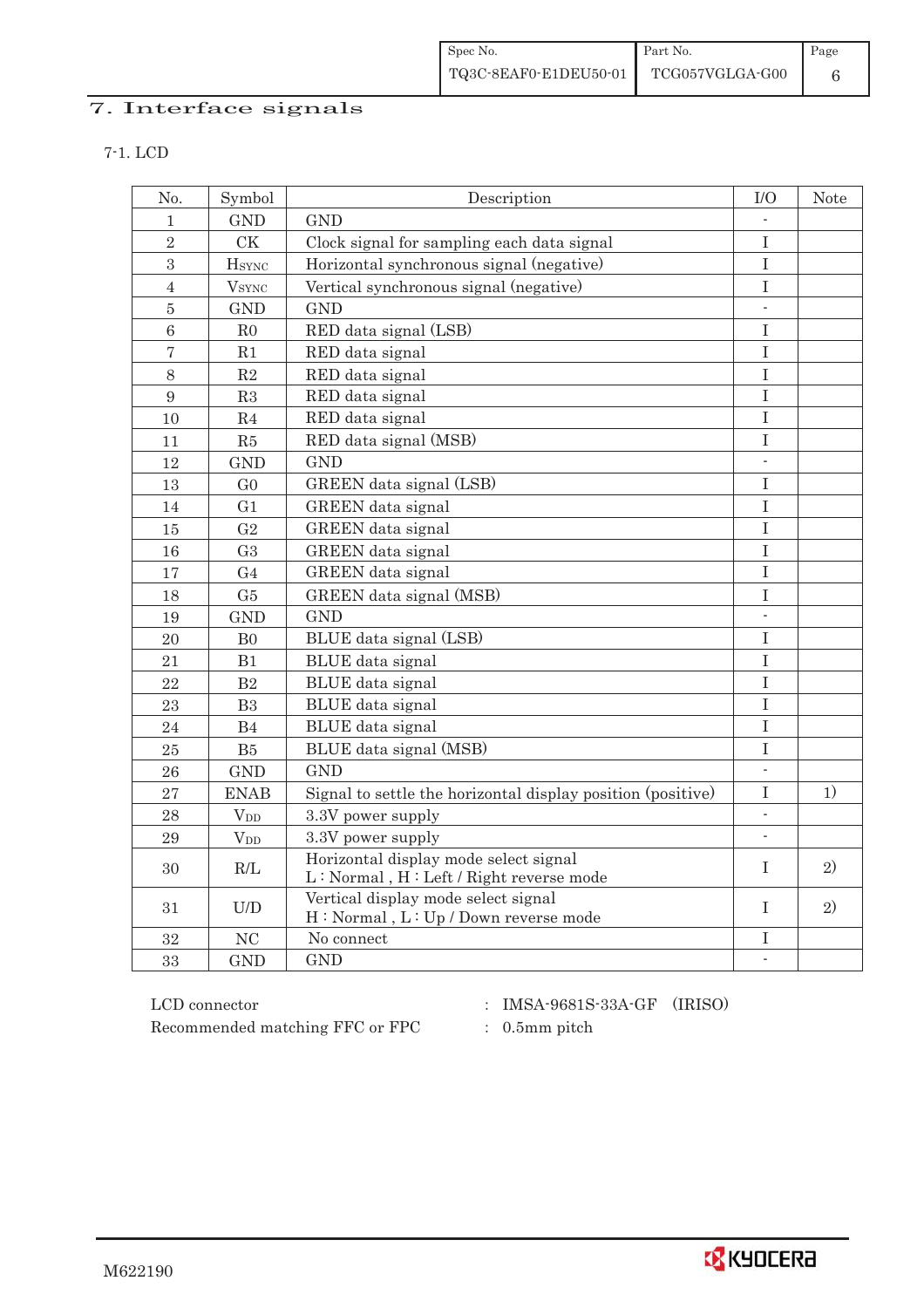| Spec No.              | Part No.        | Page |
|-----------------------|-----------------|------|
| TQ3C-8EAF0-E1DEU50-01 | TCG057VGLGA-G00 |      |

- 1) The horizontal display start timing is settled in accordance with a rising timing of ENAB signal. In case ENAB is fixed "Low", the horizontal start timing is determined. Don't keep ENAB "High" during operation.
- 2)



### 7-2. LED

| No. | Symbol | Description |
|-----|--------|-------------|
|     | AN1    | Anode 1     |
| 2   | AN2    | Anode 2     |
| 3   | CA1    | Cathode 1   |
|     | $C_A2$ | Cathode 2   |

| LCD side connector             | $\therefore$ PHR-4        | (JST) |                                 |
|--------------------------------|---------------------------|-------|---------------------------------|
| Recommended matching connector |                           |       |                                 |
|                                | $:B4B-PH-SM4-TB$          | (JST) |                                 |
|                                | $:$ B4B-PH-SM4-TB(LF)(SN) |       | $(JST) \cdots (RoHS Compliant)$ |
|                                | $:$ S4B-PH-SM4-TB         | (JST) |                                 |
|                                | $:$ S4B-PH-SM4-TB(LF)(SN) |       | $(JST) \cdots (RoHS Compliant)$ |
|                                |                           |       |                                 |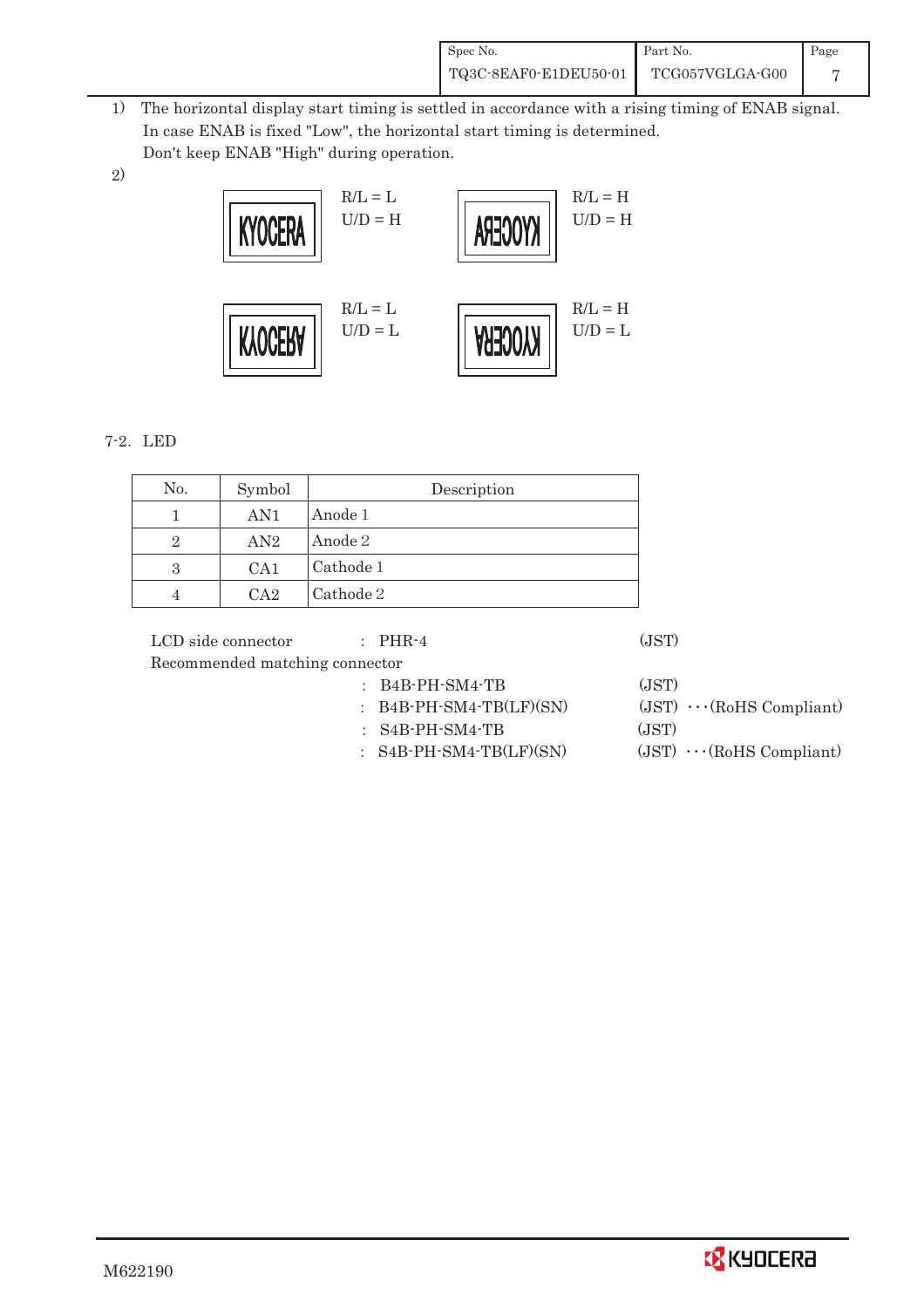#### 8. Input timing characteristics

### Item Symbol Min Typ Max Unit Note Clock Frequency 1/Tc  $22.66$   $25.18$  27.69 MHz Duty ratio  $\boxed{\text{Tch/Tc}}$  40  $\boxed{50}$  60  $\boxed{\%}$ Data Set up time Tds 5 㸫 㸫 ns Hold time  $\vert$  Tdh  $\vert$  10  $\vert$   $\vert$   $\vert$  ns Horizontal sync. signal Cycle TH  $30.0$   $31.8$   $\mu$  s 770 800 850 clock Pulse width  $THp$  2 96 200 clock Vertical sync. signal Cycle  $TV$  515 525 560 line Pulse width  $TV_p$  |  $2$  |  $-$  |  $34$  | line Horizontal display period THd 640 clock Hsync,-Clock phase difference  $\vert$  THc  $\vert$  10  $\vert$   $\vert$  Tc-10  $\vert$  ns Hsync-Vsync. phase difference  $\vert$  TVh  $\vert$  2Tc  $\vert$   $-$  TH-THp-Tc ns Vertical sync. signal start position TVs 7 7 line Vertical display period  $\boxed{\text{TVd}}$   $240$  line

#### 8-1. Timing characteristics

1) In case of lower frequency, the deterioration of the display quality, flicker etc., may occur.

### 8-2. Horizontal display position

| Item          |                                                    | Symbol | Min                 | Typ   | Max     | Unit  | <b>Note</b> |
|---------------|----------------------------------------------------|--------|---------------------|-------|---------|-------|-------------|
|               | Set up time                                        | Tes    |                     |       | $Tc-10$ | ns    |             |
| Enable signal | Pulse width                                        | Tep    | $TH-10$<br>640<br>റ | clock |         |       |             |
|               | H <sub>SYNC</sub> - Enable signal phase difference | The    | 44                  |       | 104     | clock |             |

1) When ENAB is fixed at "Low", the display starts from the data of C104(clock) as shown in 8-5.

2) The horizontal display position is determined by ENAB signal.

### 8-3. Vertical display position

- 1) The vertical display position (TVs) is 34th line.
- 2) ENAB signal is independent of vertical display position.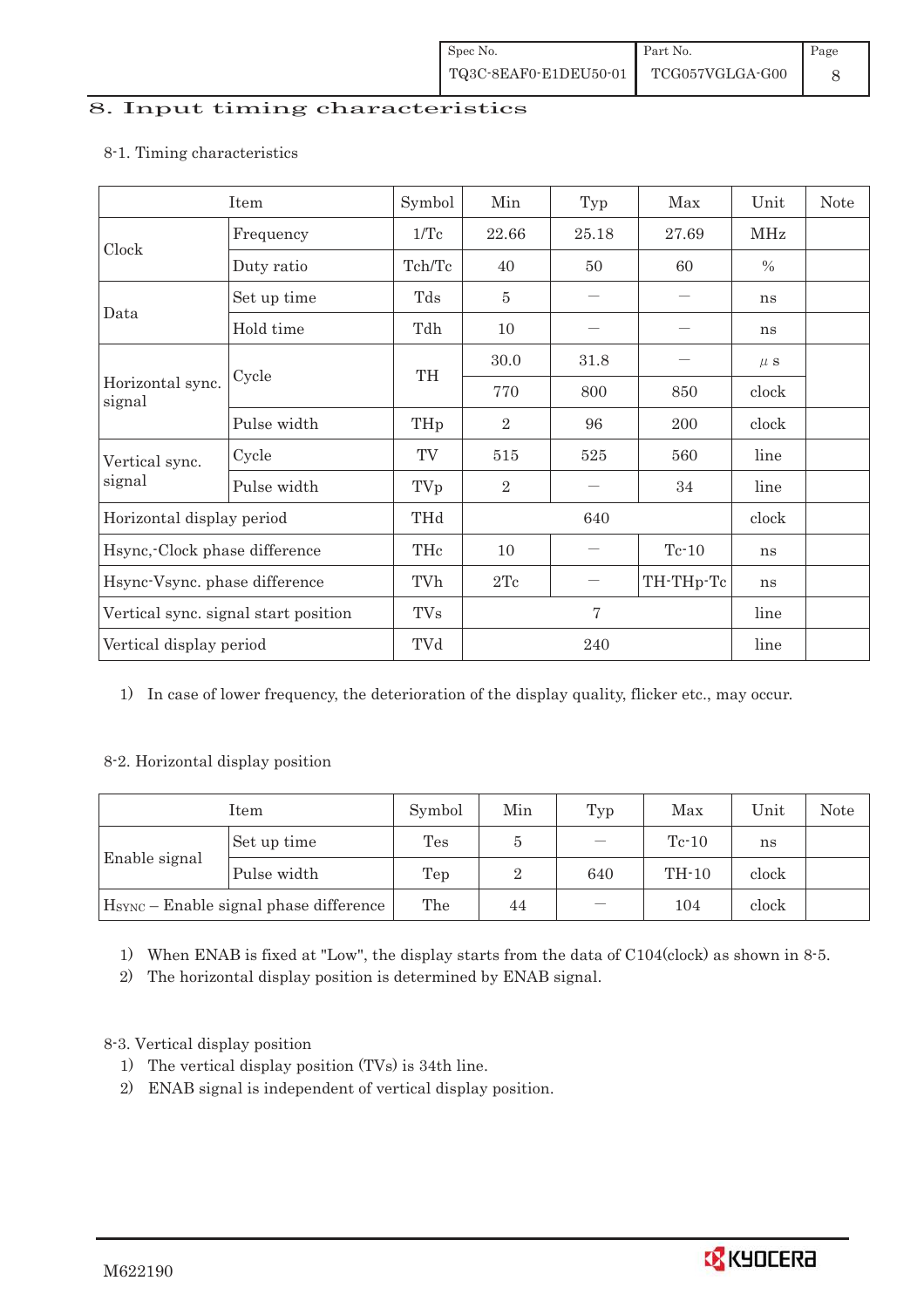8-4. Input Data Signals and Display position on the screen



#### 8-5. Input timing characteristics



- 1) When ENAB is fixed at "Low", the display starts from the data of C104(Clock).
- 2) The vertical display position(TVs) is fixed at 34th line.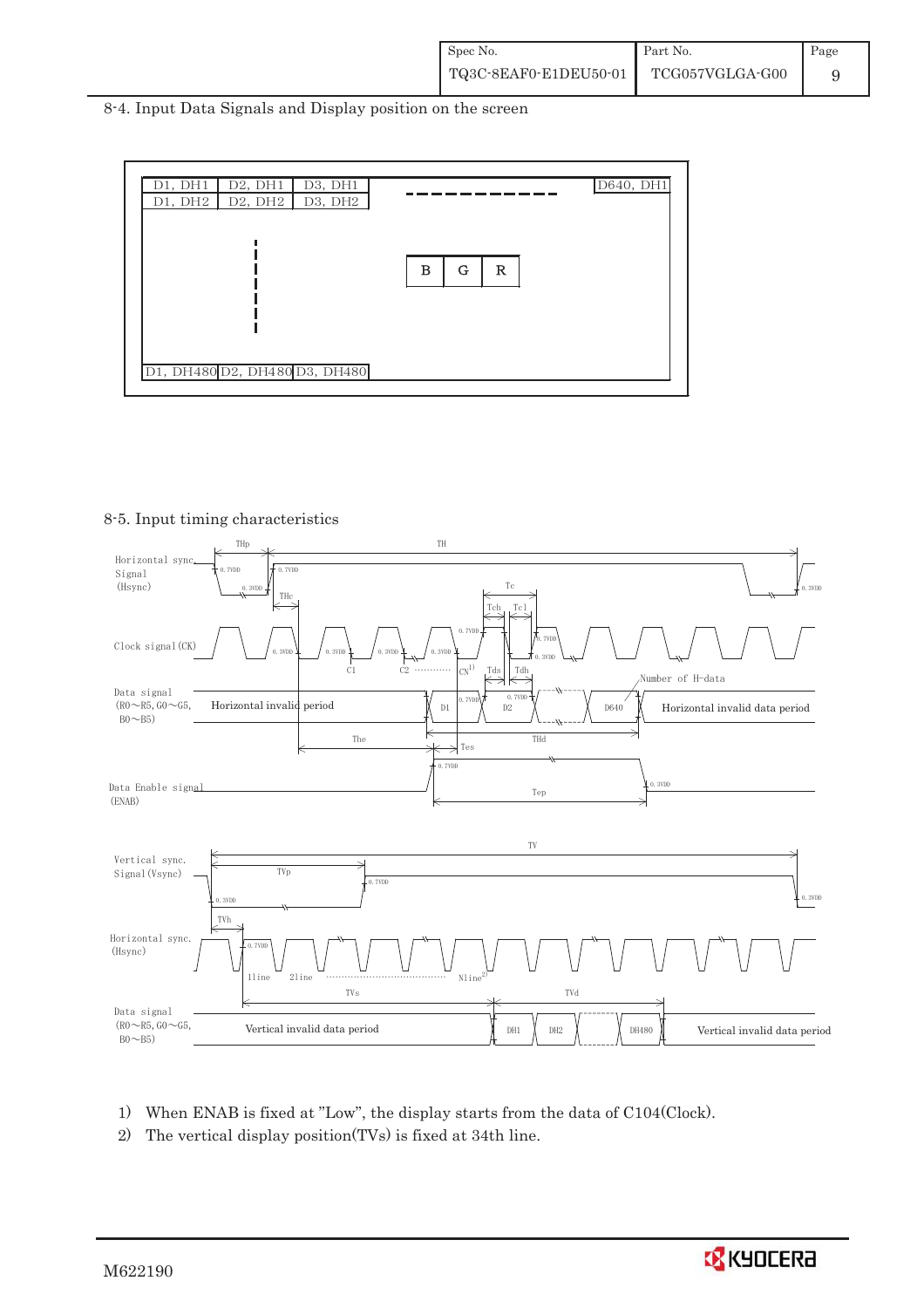### 9. Backlight characteristics

| Item                |        | Symbol | Min. | Typ.    | Max.                     | Unit | <b>Note</b>                  |
|---------------------|--------|--------|------|---------|--------------------------|------|------------------------------|
| Forward current     | 1)     | ΙF     |      | 60      | $\overline{\phantom{a}}$ | mA   | Ta= $-20\sim70$ °C           |
|                     | 1)     | VF     |      | 9.5     | 11.2                     | V    | IF=60mA, Ta= $-20^{\circ}$ C |
| Forward voltage     |        |        |      | 9.0     | 10.6                     |      | IF=60mA, Ta= $25^{\circ}$ C  |
|                     |        |        |      | 8.7     | 10.3                     |      | IF=60mA, Ta= $70^{\circ}$ C  |
| Operating life time | 2), 3) | T      |      | 100,000 | $\overline{a}$           | h    | IF=60mA, Ta= $25^{\circ}$ C  |

1) For each "AN-CA"

2) When brightness decrease 50% of minimum brightness. The average life of a LED will decrease when the LCD is operating at higher temperatures.

- 3) Life time is estimated data.(Condition : IF=60mA, Ta=25°C in chamber).
- 4) An input current below 15mA may reduce the brightness uniformity of the LED backlight. This is because the amount of light from each LED chip is different. Therefore, please evaluate carefully before finalizing the input current.

## 10. Lot number identification

The lot number shall be indicated on the back of the backlight case of each LCD.

 $TCG057VGLGA-G00 -  $\Box\Box$  -  $\Box$  -  $\Box$  \nMADE IN  $\Box\Box\Box\Box\Box$$  $\downarrow \downarrow \quad \downarrow \qquad \qquad \downarrow$  $1 \ 2 \ 3 \ 4$  5

| No1. - No5. above indicate            |
|---------------------------------------|
| 1. Year code                          |
| 2. Month code                         |
| 3. Date                               |
| 4. Version Number                     |
| 5. Country of origin (Japan or China) |

| Year  | 2010 | 2011 | 2012 | 2013 | 2014 | 2015 |
|-------|------|------|------|------|------|------|
| Code  |      |      |      |      |      |      |
|       |      |      |      |      |      |      |
| Month | Jan. | Feb. | Mar. | Apr. | May  | Jun. |

| Month | Jul. | Aug. | Sep. | Oct. | Nov. | Dec. |
|-------|------|------|------|------|------|------|
| Code  |      | U    |      | ∡⊾   |      |      |

Code 1 1 2 3 4 5 6

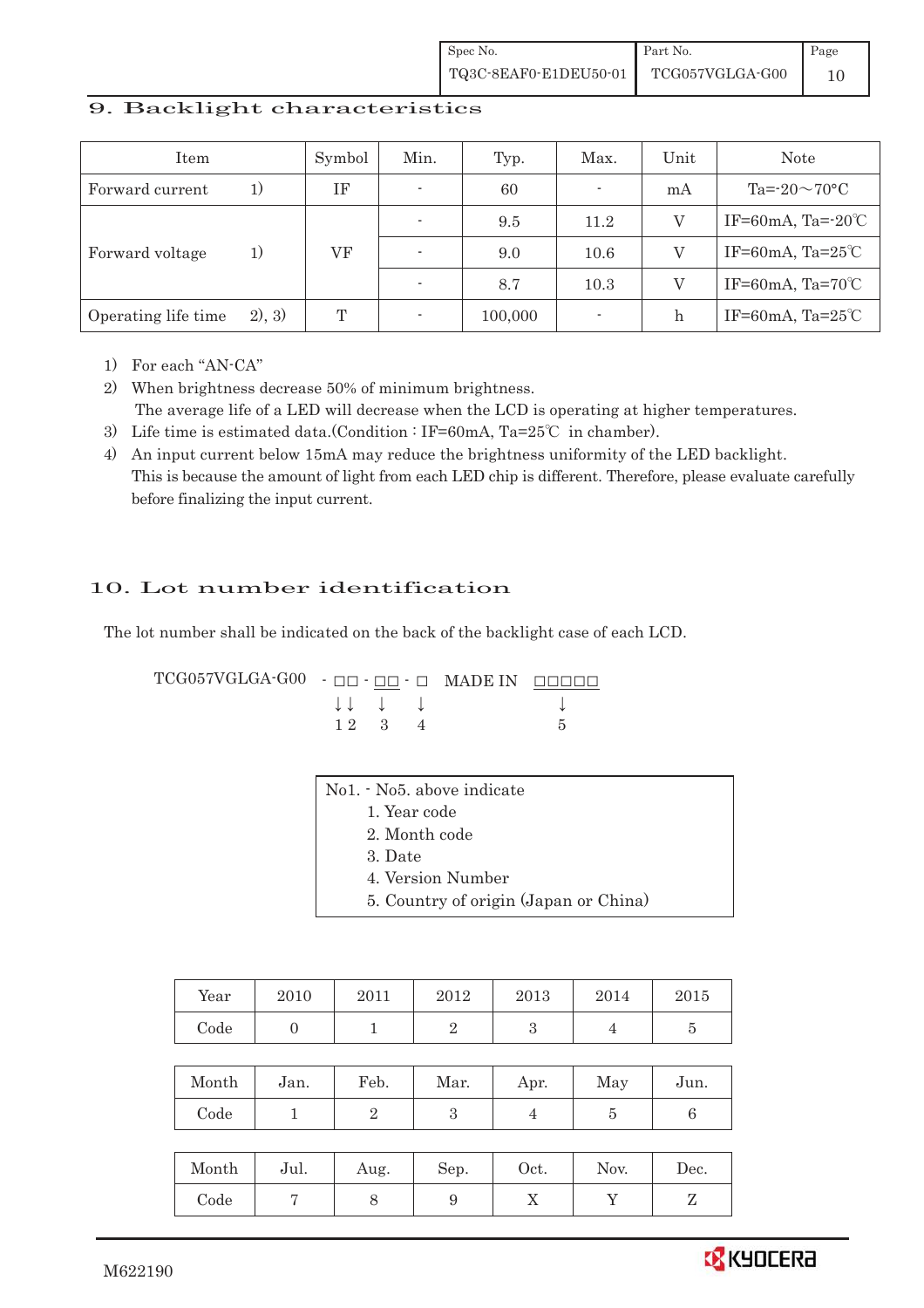#### 11. Warranty

#### 11-1. Incoming inspection

Please inspect the LCD within one month after your receipt.

#### 11-2. Production warranty

 Kyocera warrants its LCD's for a period of 12 months from the ship date. Kyocera shall, by mutual agreement, replace or re-work defective LCD's that are shown to be Kyocera's responsibility.

### 12. Precautions for use

#### 12-1. Installation of the LCD

- 1) A transparent protection plate shall be added to protect the LCD and its polarizer
- 2) The LCD shall be installed so that there is no pressure on the LSI chips.
- 3) The LCD shall be installed flat, without twisting or bending.
- 4) A transparent protection sheet is attached to the polarizer. Please remove the protection film slowly before use, paying attention to static electricity.

#### 12-2. Static electricity

- 1) Since CMOS ICs are mounted directly onto the LCD glass, protection from static electricity is required.
- 2) Workers should use body grounding. Operator should wear ground straps.

#### 12-3. LCD operation

1) The LCD shall be operated within the limits specified. Operation at values outside of these limits may shorten life, and/or harm display images.

#### 12-4. Storage

- 1) The LCD shall be stored within the temperature and humidity limits specified. Store in a dark area, and protect the LCD from direct sunlight or fluorescent light.
- 2) Always store the LCD so that it is free from external pressure onto it.

#### 12-5. Usage

- 1) DO NOT store in a high humidity environment for extended periods. Polarizer degradation bubbles, and/or peeling off of the polarizer may result.
- 2) The front polarizer is easily scratched or damaged. Prevent touching it with any hard material, and from being pushed or rubbed.
- 3) The LCD screen may be cleaned by wiping the screen surface with a soft cloth or cotton pad using a little Ethanol.
- 4) Water may cause damage or discoloration of the polarizer. Clean condensation or moisture from any source immediately.
- 5) Always keep the LCD free from condensation during testing. Condensation may permanently spot or stain the polarizer.
- 6) Do not pull the LED lead wires and do not bend the root of the wires. Housing should be designed to protect LED lead wires from external stress.
- 7) Do not disassemble LCD because it will result in damage.
- 8) This Kyocera LCD has been specifically designed for use in general electronic devices, but not

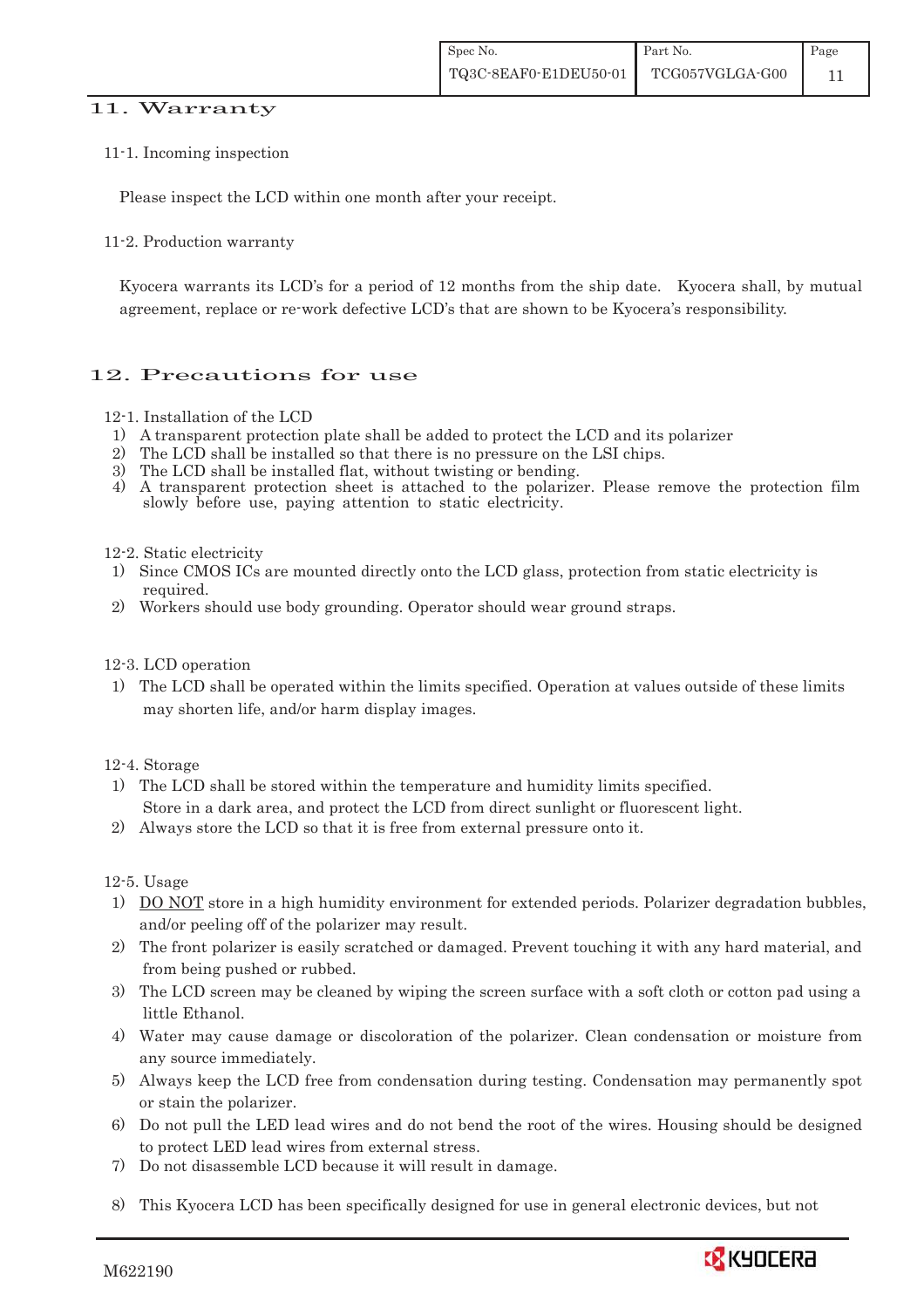for use in a special environment such as usage in an active gas. Hence, when the LCD is supposed to be used in a special environment, evaluate the LCD thoroughly beforehand and do not expose the LCD to chemicals such as an active gas.

- 9) Please do not use solid-base image pattern for long hours because a temporary afterimage may appear. We recommend using screen saver etc. in cases where a solid-base image pattern must be used.
- 10) Liquid crystal may leak when the LCD is broken. Be careful not to let the fluid go into your eyes and mouth. In the case the fluid touches your body; rinse it off right away with water and soap.

| Test item                            | Test condition                                                                                                   | Test time | Judgement                                                                                                                                |                                                                            |  |
|--------------------------------------|------------------------------------------------------------------------------------------------------------------|-----------|------------------------------------------------------------------------------------------------------------------------------------------|----------------------------------------------------------------------------|--|
| High temp.<br>atmosphere             | 80°C                                                                                                             | 240h      | Display function<br>Display quality<br>Current consumption                                                                               | $\therefore$ No defect<br>$\therefore$ No defect<br>$\therefore$ No defect |  |
| Low temp.<br>atmosphere              | $-30^{\circ}$ C                                                                                                  | 240h      | Display function<br>$\therefore$ No defect<br>Display quality<br>$\therefore$ No defect<br>Current consumption<br>$\therefore$ No defect |                                                                            |  |
| High temp.<br>humidity<br>atmosphere | $40^{\circ}$ C 90% RH                                                                                            | 240h      | Display function<br>Display quality<br>Current consumption                                                                               | $\therefore$ No defect<br>$\therefore$ No defect<br>$\therefore$ No defect |  |
| Temp. cycle                          | $-30\degree C$<br>0.5 <sub>h</sub><br>0.5 <sub>h</sub><br>10cycles<br>R.T.<br>$80^{\circ}$ C<br>0.5 <sub>h</sub> |           | Display function<br>Display quality<br>Current consumption                                                                               | $\therefore$ No defect<br>$\therefore$ No defect<br>$\therefore$ No defect |  |
| High temp.<br>operation              | 70°C                                                                                                             | 500h      | Display function<br>Display quality<br>Current consumption                                                                               | $\therefore$ No defect<br>$\therefore$ No defect<br>$\therefore$ No defect |  |

## 13. Reliability test data

1) Each test item uses a test LCD only once. The tested LCD is not used in any other tests.

2) The LCD is tested in circumstances in which there is no condensation.

3) The reliability test is not an out-going inspection.

4) The result of the reliability test is for your reference purpose only. The reliability test is conducted only to examine the LCD's capability.

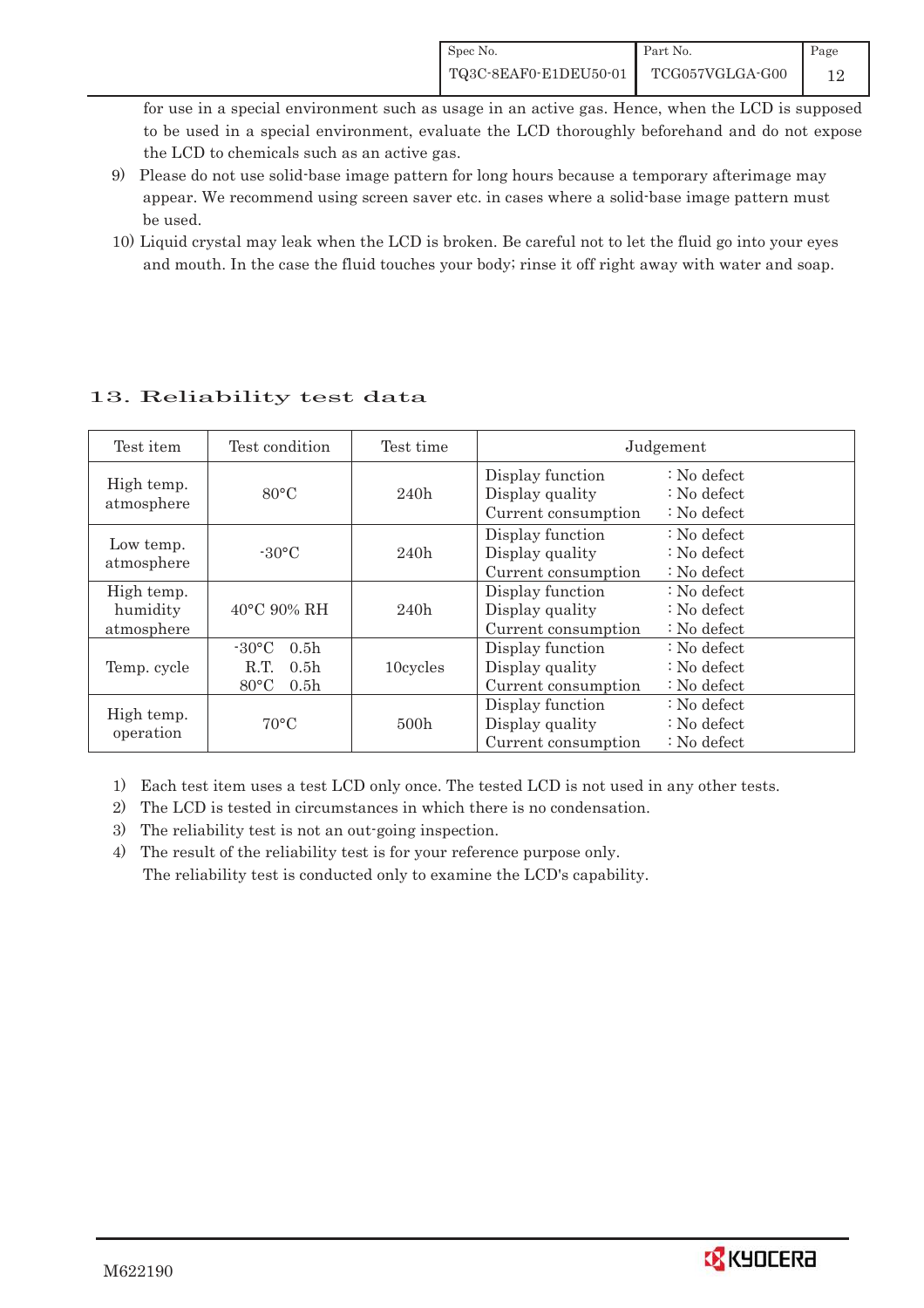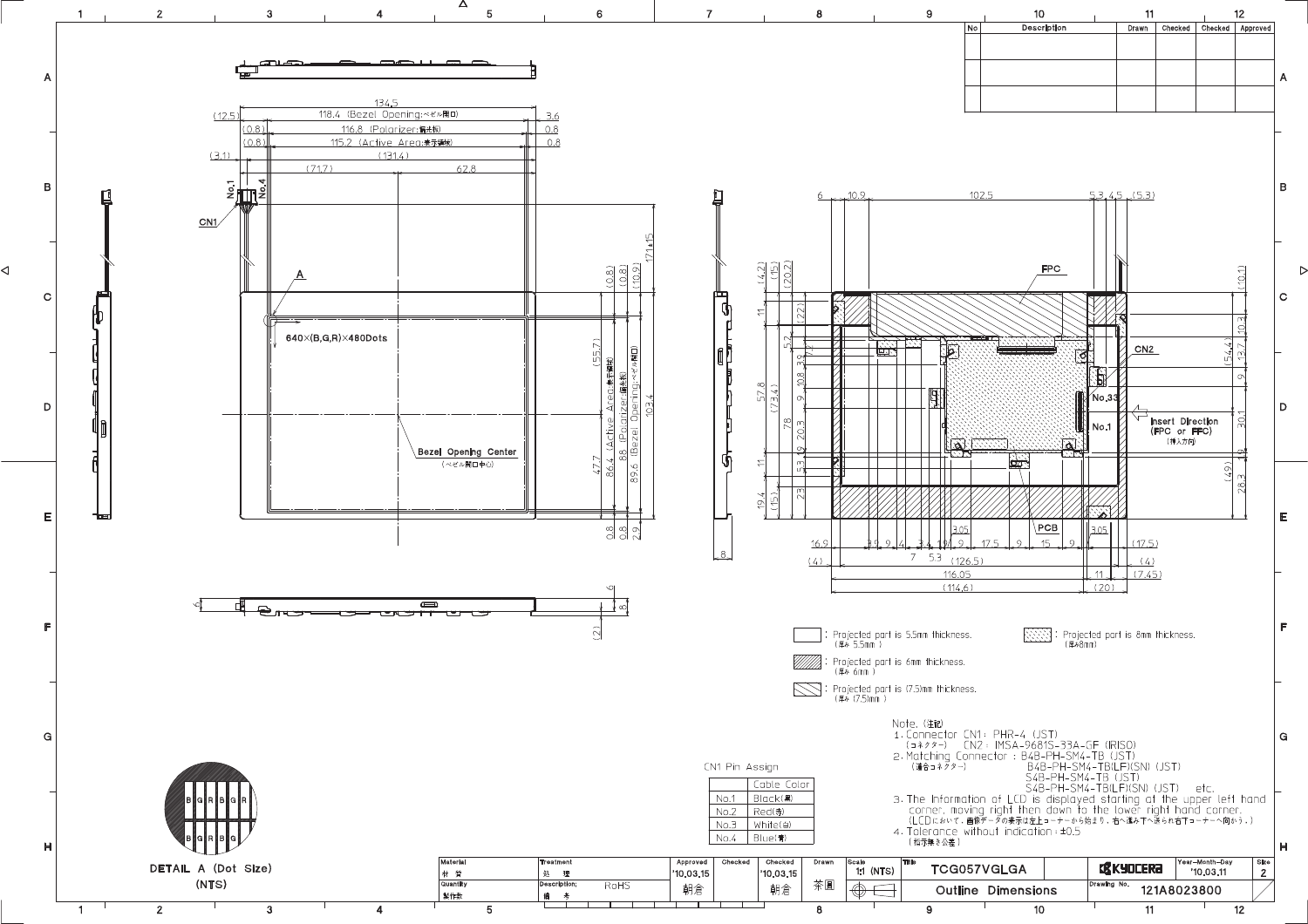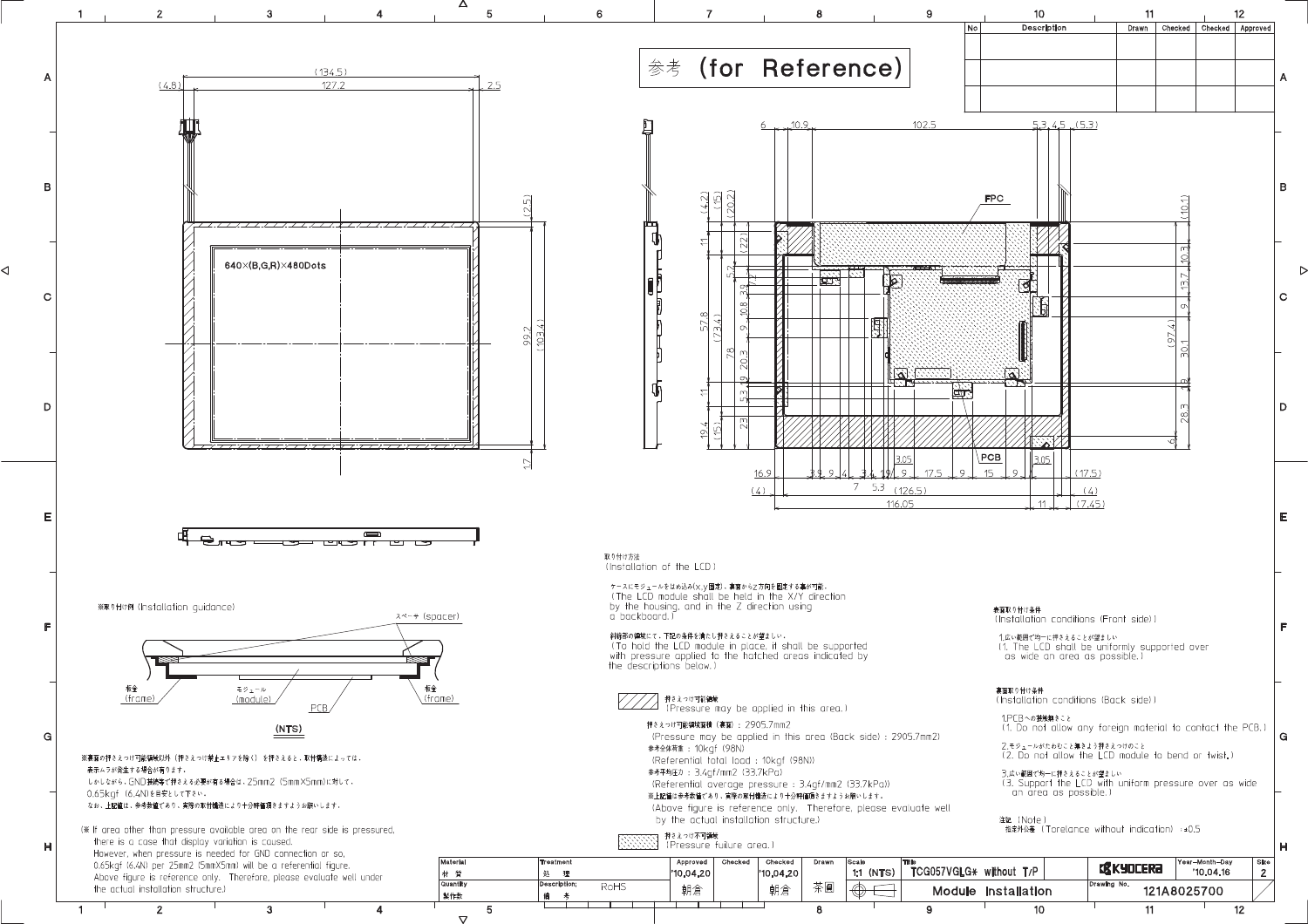| Spec No. | TQ3C-8EAF0-E2DEU50-01 |
|----------|-----------------------|
| Date     | March 17, 2015        |

## KYOCERA INSPECTION STANDARD

## TYPE : TCG057VGLGA-G00

KYOCERA DISPLAY CORPORATION

| Original       |          | Designed by $:$ Engineering dept. | Confirmed by $:QA$ dept. |          |          |
|----------------|----------|-----------------------------------|--------------------------|----------|----------|
| Issue Date     | Prepared | Checked                           | Approved                 | Checked  | Approved |
| April 14, 2010 | Koyama   | of Jamazaki                       | W. Yano                  | $)e$ $0$ | 1-Hamas  |

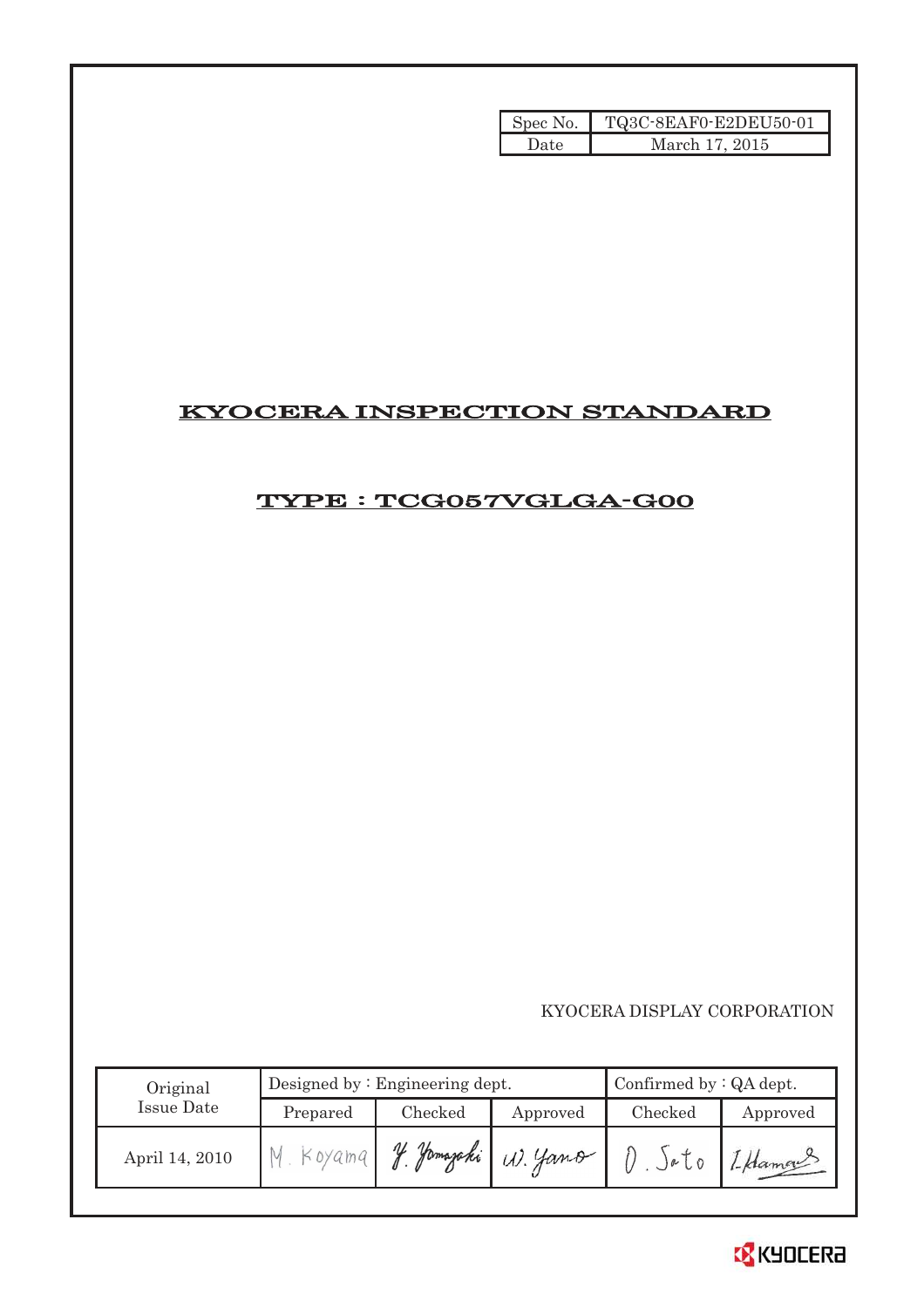| Spec No.              | Part No.        | Page |
|-----------------------|-----------------|------|
| TQ3C-8EAF0-E2DEU50-01 | TCG057VGLGA-G00 |      |

| Revision record  |                 |           |  |                                 |                                      |                         |                |  |
|------------------|-----------------|-----------|--|---------------------------------|--------------------------------------|-------------------------|----------------|--|
| $\rm{Date}$      |                 |           |  | Designed by : Engineering dept. |                                      | Confirmed by : QA dept. |                |  |
|                  |                 | Prepared  |  | $\rm Checked$                   | Approved                             | Checked                 | Approved       |  |
| March 17, 2015   |                 | M. Koyama |  |                                 | J. Jamazaki (1). Jano                |                         | O Sato [Hamans |  |
| ${\rm Rev. No.}$ | Date            | Page      |  |                                 | $\label{eq:2} \textbf{Descriptions}$ |                         |                |  |
| $01\,$           | Mar $17,\,2015$ |           |  | Change CORPORATION              |                                      |                         |                |  |
|                  |                 |           |  |                                 |                                      |                         |                |  |
|                  |                 |           |  |                                 |                                      |                         |                |  |
|                  |                 |           |  |                                 |                                      |                         |                |  |
|                  |                 |           |  |                                 |                                      |                         |                |  |
|                  |                 |           |  |                                 |                                      |                         |                |  |
|                  |                 |           |  |                                 |                                      |                         |                |  |
|                  |                 |           |  |                                 |                                      |                         |                |  |
|                  |                 |           |  |                                 |                                      |                         |                |  |
|                  |                 |           |  |                                 |                                      |                         |                |  |
|                  |                 |           |  |                                 |                                      |                         |                |  |
|                  |                 |           |  |                                 |                                      |                         |                |  |
|                  |                 |           |  |                                 |                                      |                         |                |  |
|                  |                 |           |  |                                 |                                      |                         |                |  |
|                  |                 |           |  |                                 |                                      |                         |                |  |
|                  |                 |           |  |                                 |                                      |                         |                |  |
|                  |                 |           |  |                                 |                                      |                         |                |  |
|                  |                 |           |  |                                 |                                      |                         |                |  |
|                  |                 |           |  |                                 |                                      |                         |                |  |
|                  |                 |           |  |                                 |                                      |                         |                |  |
|                  |                 |           |  |                                 |                                      |                         |                |  |
|                  |                 |           |  |                                 |                                      |                         |                |  |
|                  |                 |           |  |                                 |                                      |                         |                |  |
|                  |                 |           |  |                                 |                                      |                         |                |  |
|                  |                 |           |  |                                 |                                      |                         |                |  |
|                  |                 |           |  |                                 |                                      |                         |                |  |
|                  |                 |           |  |                                 |                                      |                         |                |  |
|                  |                 |           |  |                                 |                                      |                         |                |  |
|                  |                 |           |  |                                 |                                      |                         |                |  |
|                  |                 |           |  |                                 |                                      |                         |                |  |
|                  |                 |           |  |                                 |                                      |                         |                |  |
|                  |                 |           |  |                                 |                                      |                         |                |  |
|                  |                 |           |  |                                 |                                      |                         |                |  |
|                  |                 |           |  |                                 |                                      |                         |                |  |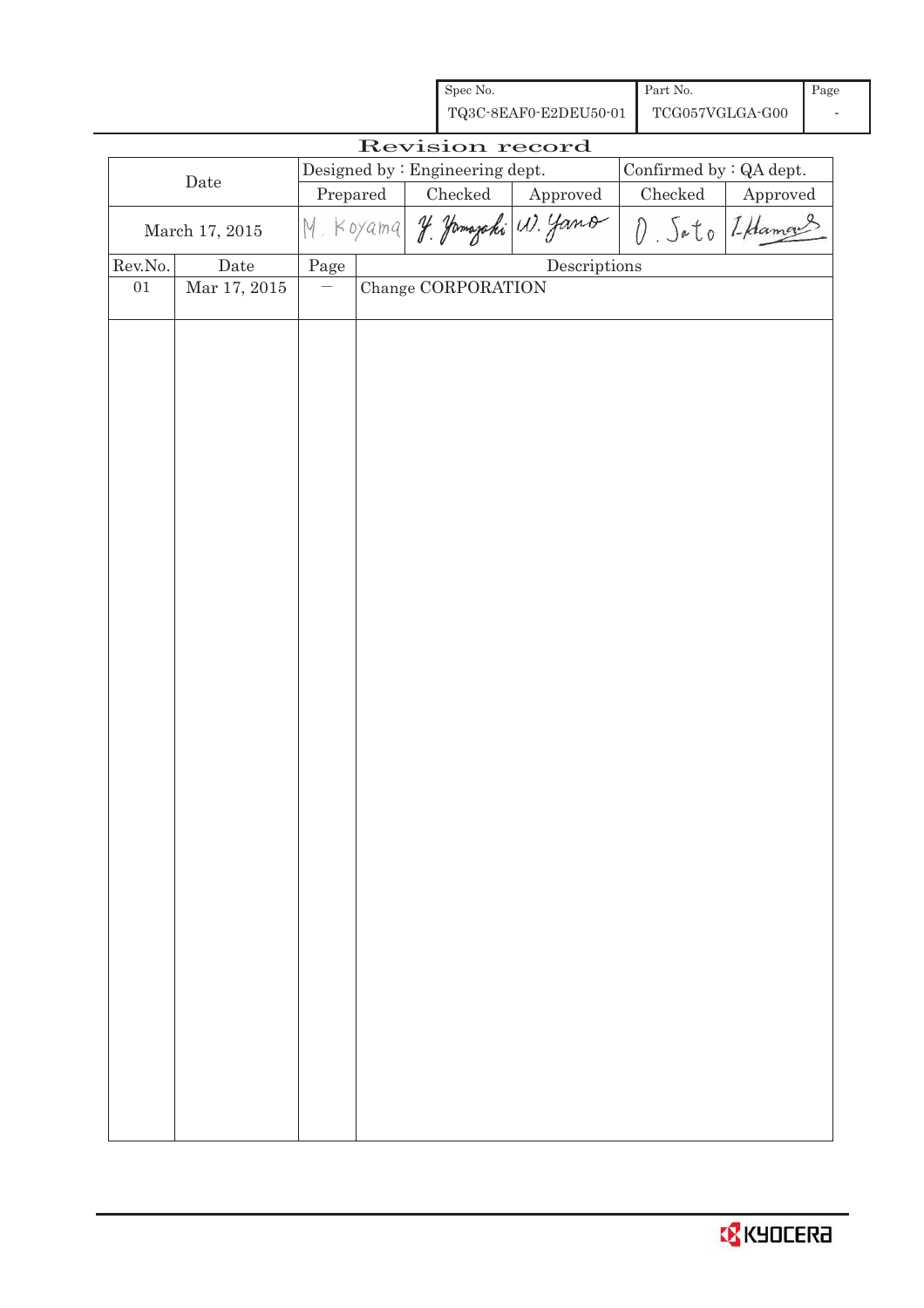| 1) Note         |                                                                                              |                           |                                                           |  |  |  |  |
|-----------------|----------------------------------------------------------------------------------------------|---------------------------|-----------------------------------------------------------|--|--|--|--|
|                 |                                                                                              | Note                      |                                                           |  |  |  |  |
| General         | 1.<br>Customer identified anomalies not defined within this inspection standard shall be     |                           |                                                           |  |  |  |  |
|                 | reviewed by Kyocera, and an additional standard shall be determined by mutual                |                           |                                                           |  |  |  |  |
|                 | consent.                                                                                     |                           |                                                           |  |  |  |  |
|                 | This inspection standard about the image quality shall be applied to any defect within<br>2. |                           |                                                           |  |  |  |  |
|                 | the active area and shall not be applicable to outside of the area.                          |                           |                                                           |  |  |  |  |
|                 | Inspection conditions<br>3.                                                                  |                           |                                                           |  |  |  |  |
|                 | Luminance                                                                                    |                           | $\div 500$ Lux min.                                       |  |  |  |  |
|                 |                                                                                              | Inspection distance       | : 300 mm.                                                 |  |  |  |  |
|                 | Temperature                                                                                  |                           | : 25 $\pm$ 5°C                                            |  |  |  |  |
|                 | Direction                                                                                    |                           | : Directly above                                          |  |  |  |  |
| Definition of   | Dot defect                                                                                   | Bright dot defect         | The dot is constantly "on" when power applied to the      |  |  |  |  |
| inspection item |                                                                                              |                           | LCD, even when all "Black" data sent to the screen.       |  |  |  |  |
|                 |                                                                                              |                           | Inspection tool: 5% Transparency neutral density filter.  |  |  |  |  |
|                 |                                                                                              |                           | Count dot: If the dot is visible through the filter.      |  |  |  |  |
|                 |                                                                                              |                           | Don't count dot: If the dot is not visible through the    |  |  |  |  |
|                 |                                                                                              |                           | filter.                                                   |  |  |  |  |
|                 |                                                                                              |                           | GBRGB                                                     |  |  |  |  |
|                 |                                                                                              |                           | RGBRGBRGB<br>dot defect                                   |  |  |  |  |
|                 |                                                                                              |                           | RGBRGBRGB                                                 |  |  |  |  |
|                 |                                                                                              | Black dot defect          | The dot is constantly "off" when power applied to the     |  |  |  |  |
|                 |                                                                                              |                           | LCD, even when all "White" data sent to the screen.       |  |  |  |  |
|                 |                                                                                              | Adjacent dot              | Adjacent dot defect is defined as two or more bright dot  |  |  |  |  |
|                 |                                                                                              |                           | defects or black dot defects.                             |  |  |  |  |
|                 |                                                                                              |                           | RGBRGBRG                                                  |  |  |  |  |
|                 |                                                                                              |                           | $RG$ B $RG$ B $RG$ B                                      |  |  |  |  |
|                 |                                                                                              |                           | dot defect<br>G<br>$\mathsf{B}$<br>R<br>GB<br>R<br>G      |  |  |  |  |
|                 |                                                                                              |                           |                                                           |  |  |  |  |
|                 | External                                                                                     | Bubble, Scratch,          | Visible operating (all pixels "Black" or "White") and non |  |  |  |  |
|                 | inspection                                                                                   | Foreign particle          | operating.                                                |  |  |  |  |
|                 |                                                                                              | (Polarizer, Cell,         |                                                           |  |  |  |  |
|                 |                                                                                              | Backlight)                |                                                           |  |  |  |  |
|                 |                                                                                              | Appearance                | Does not satisfy the value at the spec.                   |  |  |  |  |
|                 |                                                                                              | inspection                |                                                           |  |  |  |  |
|                 | Others                                                                                       | LED wires                 | Damaged to the LED wires, connector, pin, functional      |  |  |  |  |
|                 |                                                                                              |                           | failure or appearance failure.                            |  |  |  |  |
|                 | Definition                                                                                   | Definition of circle size | Definition of linear size                                 |  |  |  |  |
|                 | of size                                                                                      |                           |                                                           |  |  |  |  |
|                 |                                                                                              |                           |                                                           |  |  |  |  |
|                 |                                                                                              |                           |                                                           |  |  |  |  |
|                 |                                                                                              |                           |                                                           |  |  |  |  |
|                 |                                                                                              | $d = (a + b)/2$           |                                                           |  |  |  |  |
|                 |                                                                                              |                           |                                                           |  |  |  |  |

## Visuals specification